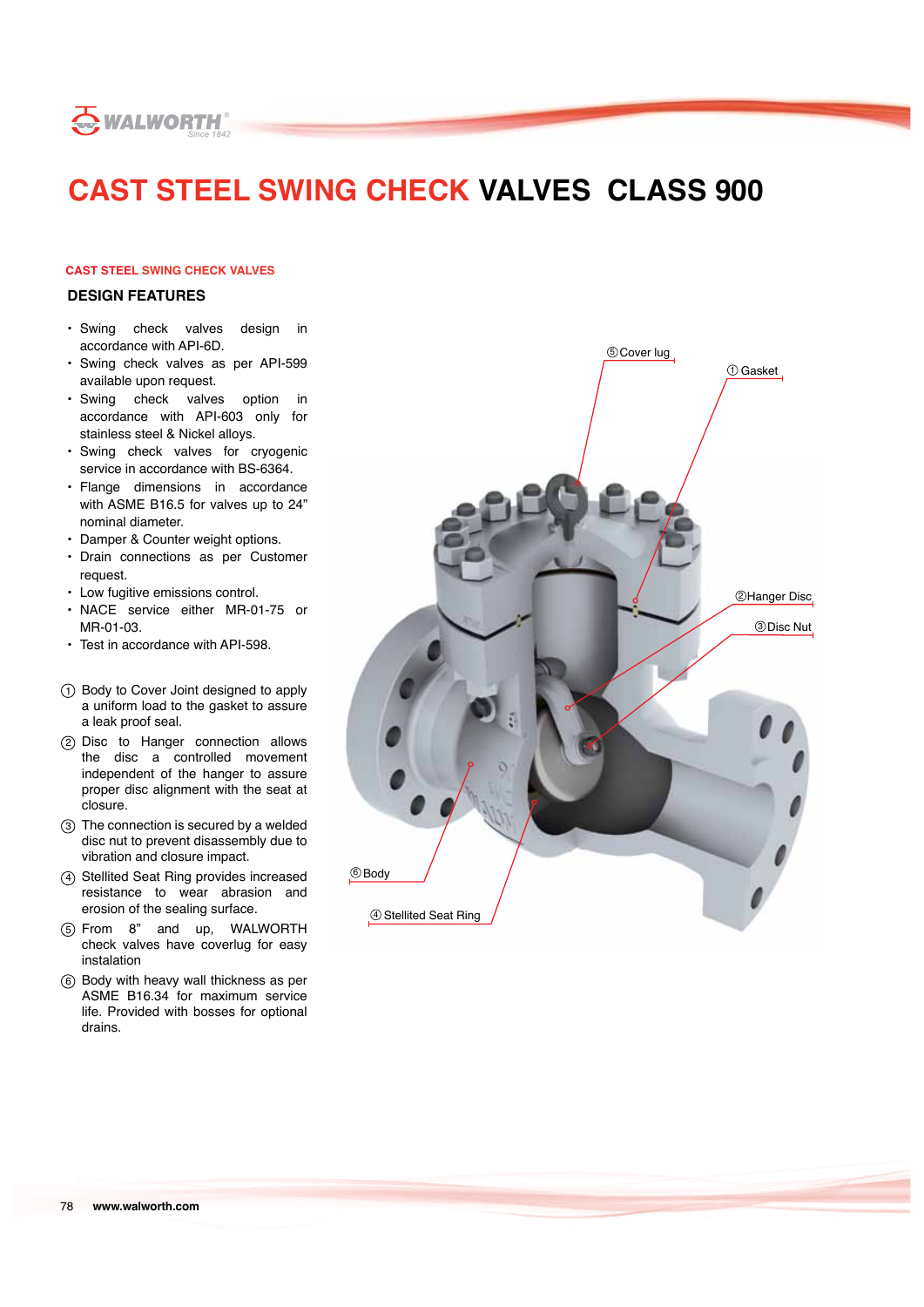## **CAST STEEL SWING CHECK VALVES CLASS 900**

### **Design Features**

- Design in accordance with API-6D.
- Swing check valves as per API-599 available upon request.
- Flange dimensions as per ASME B16.5
- End to end dimensions as per ASME B16.10
- WE dimensions as per ASME B 16.25
- Flange dimensions larger than 24" according to ASME B16.47 Series A as standard
- Flange dimensions as per ASME B16.47 Series B available upon request

| Catalog Figure No. | <b>ID Plant Figure No.</b> | <b>Type of Ends</b>        |  |  |  |
|--------------------|----------------------------|----------------------------|--|--|--|
| 5353RF             | 5353F                      | <b>Flanged Raised Face</b> |  |  |  |
| 5353RTJ            | 5353RJ                     | Flanged Ring Type Joint    |  |  |  |
| 5353WE             | 5353WE                     | <b>Buttweld</b>            |  |  |  |

## **Regular Bill of Materials**

| No.            | <b>Description</b>            | <b>WCB Trim UT</b>          |
|----------------|-------------------------------|-----------------------------|
| 1              | <b>Body</b>                   | ASTM A 216 GR WCB           |
| 2              | Cover                         | ASTM A 216 GR WCB           |
| 3              | <b>Disc</b>                   | ASTM A 216 GR WCB + 13% Cr. |
| 4              | Seat Ring                     | ASTM A 515 GR 70 + ST 6     |
| 5              | Hanger                        | ASTM A 216 GR WCB           |
| 6              | Hanger Pin                    | ASTM A 276 Type 410         |
| $\overline{7}$ | <b>Ring Type Joint Gasket</b> | ASTM A 108 GR 1010          |
| 8              | Cover Stud                    | ASTM A 193 GR B7            |
| 9              | <b>Cover Stud Nut</b>         | ASTM A 194 GR 2H            |
| 10             | Disc Washer                   | ASTM A 276 Type 410         |
| 11             | Disc Nut                      | <b>Alloy Steel</b>          |
| 12             | Body Plug                     | <b>Alloy Steel</b>          |
| $*13$          | <b>Identification Plate</b>   | <b>Stainless Steel</b>      |
| 14             | Hanger retainer               | Stainless Steel             |
| 15             | Cover lug                     | <b>Commercial Steel</b>     |

\*Not Shown



**SWALWORTH®**